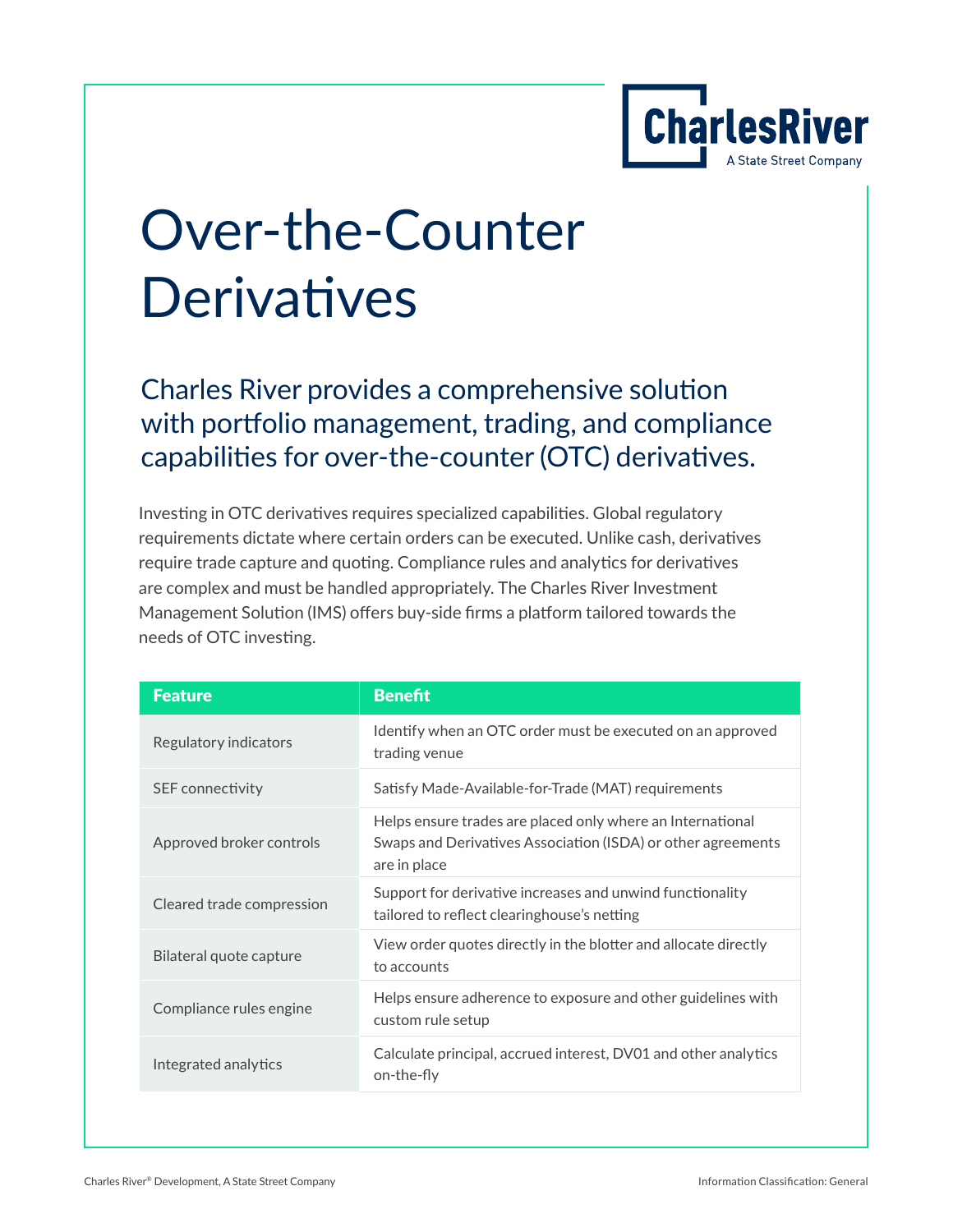

#### **Integrated Portfolio Management Capabilities**

Charles River's Manager Workbench enables portfolio managers to view and act on risk exposure across listed and OTC derivatives. Advanced views can provide leg-level detail on swap risk exposure and look-through capability to basket and index constituents.



#### **Extensive Compliance Monitoring Capabilities**

Charles River Compliance enables compliance officers to manage risk associated with the complex requirements of the OTC derivative market. Charles River provides a framework to test gross and net exposure, global counterparty exposure, coverage, diversification and the application of netting and hedging considerations. With the evolution of the global regulatory environment, Charles River Compliance supports the recognition of centrally cleared instruments and allows for the creation of custom exposure calculations.



#### **Compliance and Risk Tools**

Charles River IMS provides innovative tools that enable traders to clearly identify when a trade must follow particular regulatory requirements or necessary agreements are not in place.



#### **Extensive Derivatives Coverage**

Charles River IMS supports a large breadth of derivatives, including:

| <b>Rates</b>                  | <b>Credit</b>          | <b>Equity</b>                   |
|-------------------------------|------------------------|---------------------------------|
| Interest Rate Swap (IRS)      | <b>CDS Single Name</b> | <b>OTC Options</b>              |
| <b>IMM Swap</b>               | CDS Index              | <b>Listed Options</b>           |
| Inflation Swap                | CDS Index Tranche      | <b>Equity Total Return Swap</b> |
| Zero Coupon Swap              | <b>CDS Swaption</b>    | Variance Swap                   |
| Overnight Index Swap (OIS)    | <b>CDS Basket</b>      | <b>Volatility Swap</b>          |
| Basis Swap                    | Credit Linked Note     | Dividend Swap                   |
| Asset Swap                    | Bond Total Return Swap | <b>Futures</b>                  |
| <b>Constant Maturity Swap</b> | Asset Swap             | Contract for Difference         |
| Mexican TIEE Swap             |                        |                                 |
| Brazilian DI Swap             | <b>Commodity</b>       | <b>Currency</b>                 |
| Interest Rate Swaption        | <b>Futures</b>         | <b>Currency Swap</b>            |
| Interest Rate Caps/Floors     | <b>Index Futures</b>   | <b>Currency Forward</b>         |
| Interest Rate and Bond        | Commodity Index Swap   | <b>FX Options</b>               |
| <b>Futures</b>                |                        | <b>Futures</b>                  |
| <b>Forward Rate Agreement</b> |                        |                                 |
| (FRA)                         |                        |                                 |
|                               |                        |                                 |